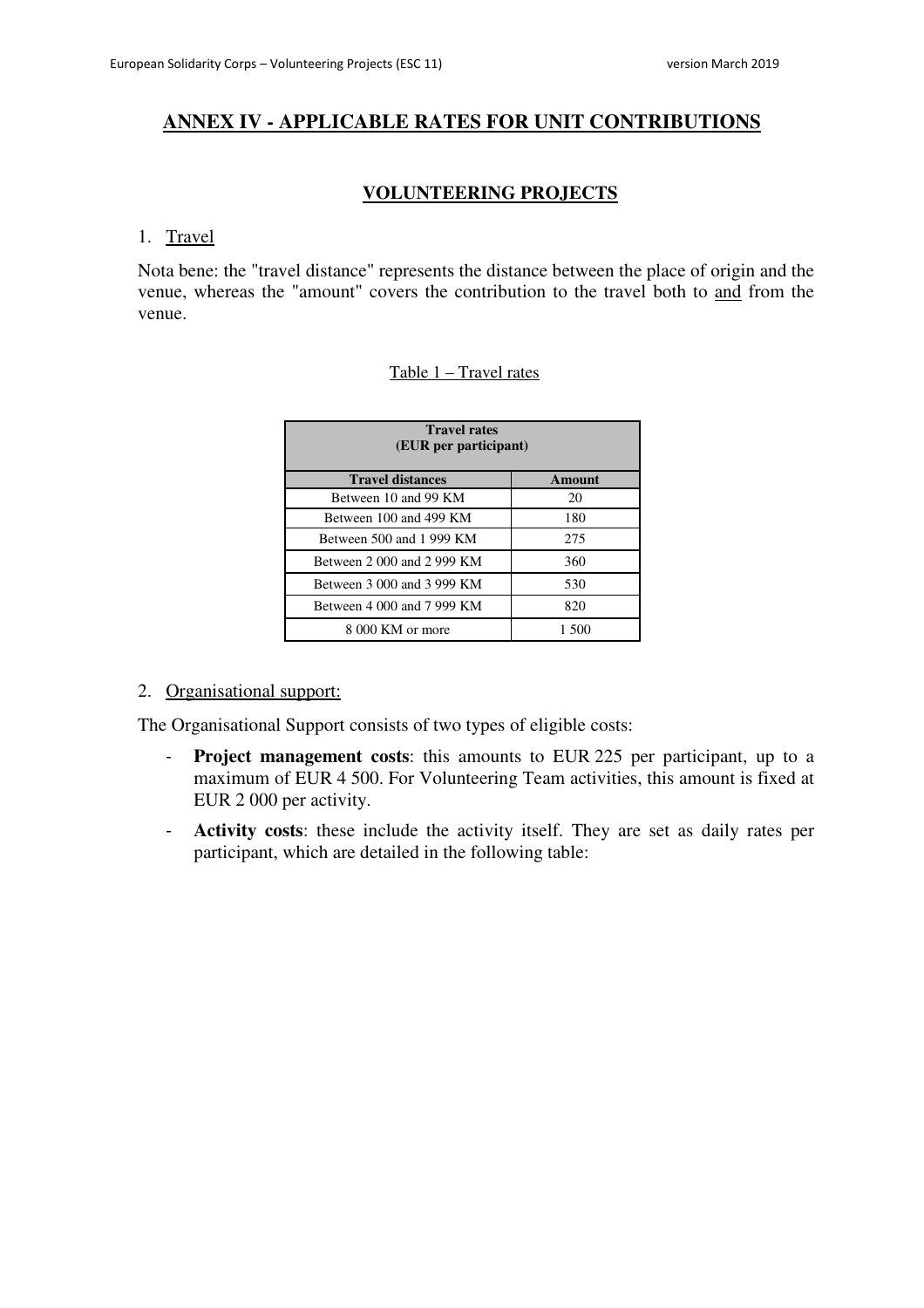# Table 2 – Organisational Support – Activity Costs

|                                     | <b>Organisational Support - Activity Costs</b><br>(EUR per day) |                              |
|-------------------------------------|-----------------------------------------------------------------|------------------------------|
|                                     |                                                                 |                              |
|                                     | <b>Volunteering</b>                                             | <b>Traineeships and Jobs</b> |
| Austria                             | 24                                                              | 8                            |
| <b>Belgium</b>                      | 27                                                              | 9                            |
| <b>Bulgaria</b>                     | 18                                                              | 6                            |
| Croatia                             | 20                                                              | $\tau$                       |
| <b>Cyprus</b>                       | 22                                                              | $\tau$                       |
| <b>Czech Republic</b>               | 18                                                              | 6                            |
| <b>Denmark</b>                      | 27                                                              | 9                            |
| <b>Estonia</b>                      | 19                                                              | 6                            |
| <b>Finland</b>                      | 27                                                              | 9                            |
| France                              | 21                                                              | $\overline{7}$               |
| <b>Germany</b>                      | 24                                                              | $8\,$                        |
| <b>Greece</b>                       | 22                                                              | 7                            |
| <b>Hungary</b>                      | 18                                                              | 6                            |
| <b>Ireland</b>                      | 27                                                              | 9                            |
| <b>Italy</b>                        | 22                                                              | $\tau$                       |
| Latvia                              | 20                                                              | $\tau$                       |
| Lithuania                           | 19                                                              | 6                            |
| Luxembourg                          | 27                                                              | 9                            |
| <b>Malta</b>                        | 23                                                              | $\,8\,$                      |
| <b>Netherlands</b>                  | 27                                                              | 9                            |
| Poland                              | 19                                                              | 6                            |
| Portugal                            | 21                                                              | $\tau$                       |
| Romania                             | 18                                                              | 6                            |
| Slovakia                            | 20                                                              | $\tau$                       |
| Slovenia                            | 21                                                              | $\overline{7}$               |
| <b>Spain</b>                        | 19                                                              | $\sqrt{6}$                   |
| <b>Sweden</b>                       | $27\,$                                                          | $\overline{9}$               |
| <b>United Kingdom</b>               | $27\,$                                                          | 9                            |
| North Macedonia                     | 16                                                              | $\rm N/A$                    |
| <b>Iceland</b>                      | 27                                                              | $\rm N/A$                    |
| Liechtenstein                       | 25                                                              | $\rm N/A$                    |
| <b>Norway</b>                       | 27                                                              | $\rm N/A$                    |
| <b>Turkey</b>                       | $18\,$                                                          | $\rm N/A$                    |
| Partner country neighbouring the EU | 16                                                              | $\rm N/A$                    |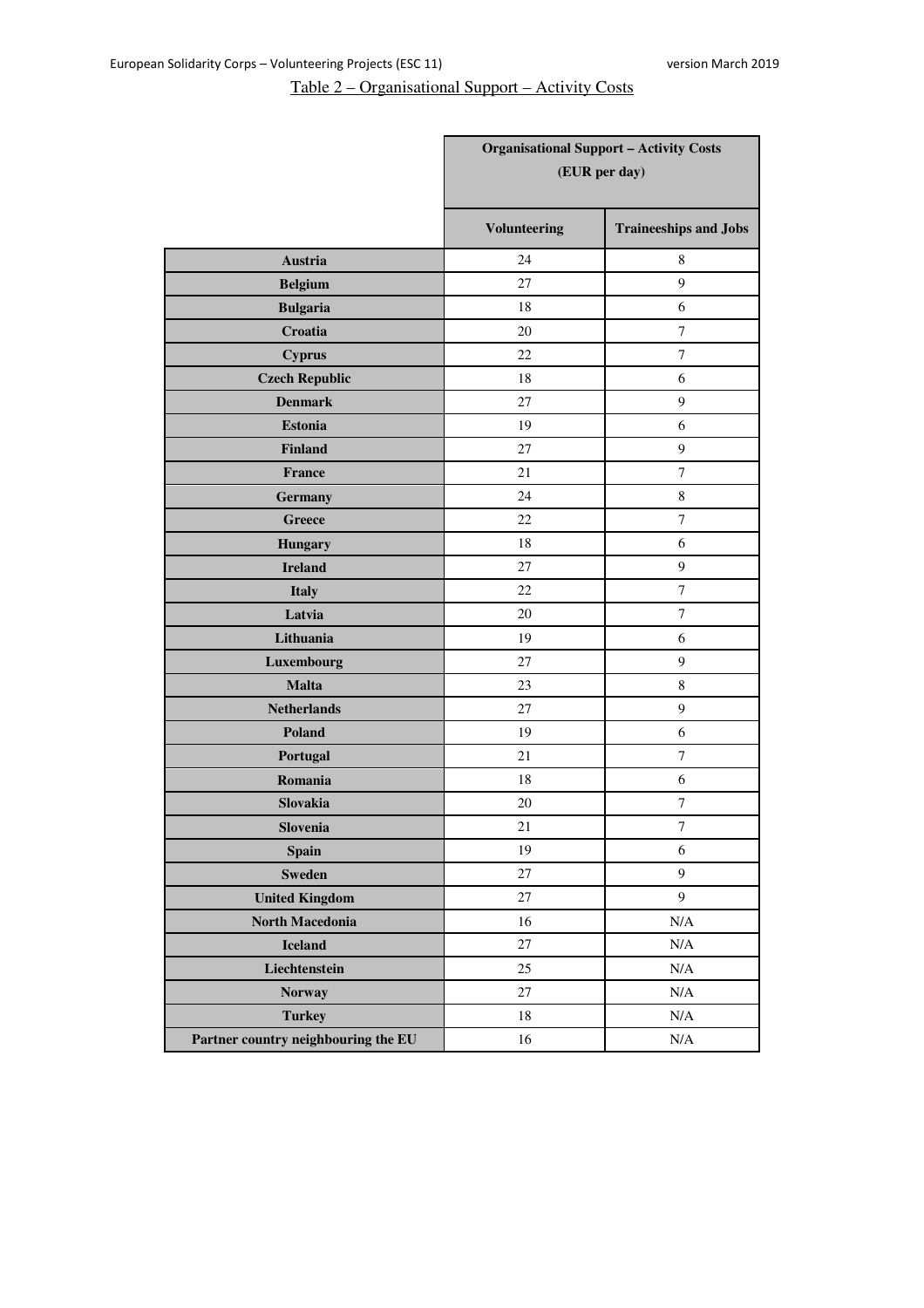European Solidarity Corps – Volunteering Projects (ESC 11) version March 2019

## 3. Inclusion support

The following rates are to be used for activities which include the participation of young people with fewer opportunities.

|                                     | <b>Inclusion Support</b><br>(EUR per day) |                              |
|-------------------------------------|-------------------------------------------|------------------------------|
|                                     | <b>Volunteering</b>                       | <b>Traineeships and Jobs</b> |
| Austria                             | $\,8\,$                                   |                              |
| <b>Belgium</b>                      | $\overline{9}$                            |                              |
| <b>Bulgaria</b>                     | 6                                         |                              |
| Croatia                             | $\boldsymbol{7}$                          |                              |
| <b>Cyprus</b>                       | $\boldsymbol{7}$                          |                              |
| <b>Czech Republic</b>               | 6                                         |                              |
| <b>Denmark</b>                      | $\overline{9}$                            |                              |
| <b>Estonia</b>                      | $\sqrt{6}$                                |                              |
| Finland                             | $\boldsymbol{9}$                          |                              |
| France                              | $\boldsymbol{7}$                          |                              |
| Germany                             | $\,8\,$                                   |                              |
| Greece                              | $\boldsymbol{7}$                          |                              |
| <b>Hungary</b>                      | 6                                         |                              |
| <b>Ireland</b>                      | $\overline{9}$                            |                              |
| <b>Italy</b>                        | $\overline{7}$                            |                              |
| Latvia                              | $\boldsymbol{7}$                          |                              |
| Lithuania                           | 6                                         |                              |
| Luxembourg                          | $\overline{9}$                            |                              |
| <b>Malta</b>                        | $\,8\,$                                   |                              |
| <b>Netherlands</b>                  | $\boldsymbol{9}$                          |                              |
| Poland                              | 6                                         |                              |
| Portugal                            | 7                                         |                              |
| Romania                             | $\sqrt{6}$                                |                              |
| Slovakia                            | $\boldsymbol{7}$                          |                              |
| Slovenia                            | $\boldsymbol{7}$                          |                              |
| Spain                               | $\sqrt{6}$                                |                              |
| <b>Sweden</b>                       | $\boldsymbol{9}$                          |                              |
| <b>United Kingdom</b>               | $\boldsymbol{9}$                          |                              |
| North Macedonia                     | 5                                         | N/A                          |
| <b>Iceland</b>                      | $\boldsymbol{9}$                          | $\rm N/A$                    |
| Liechtenstein                       | $\,8\,$                                   | $\rm N/A$                    |
| Norway                              | $\overline{9}$                            | $\rm N/A$                    |
| <b>Turkey</b>                       | $\sqrt{6}$                                | $\rm N/A$                    |
| Partner country neighbouring the EU | $\mathfrak{S}$                            | $\rm N/A$                    |

| Table 4 – Inclusion Support |  |
|-----------------------------|--|
|                             |  |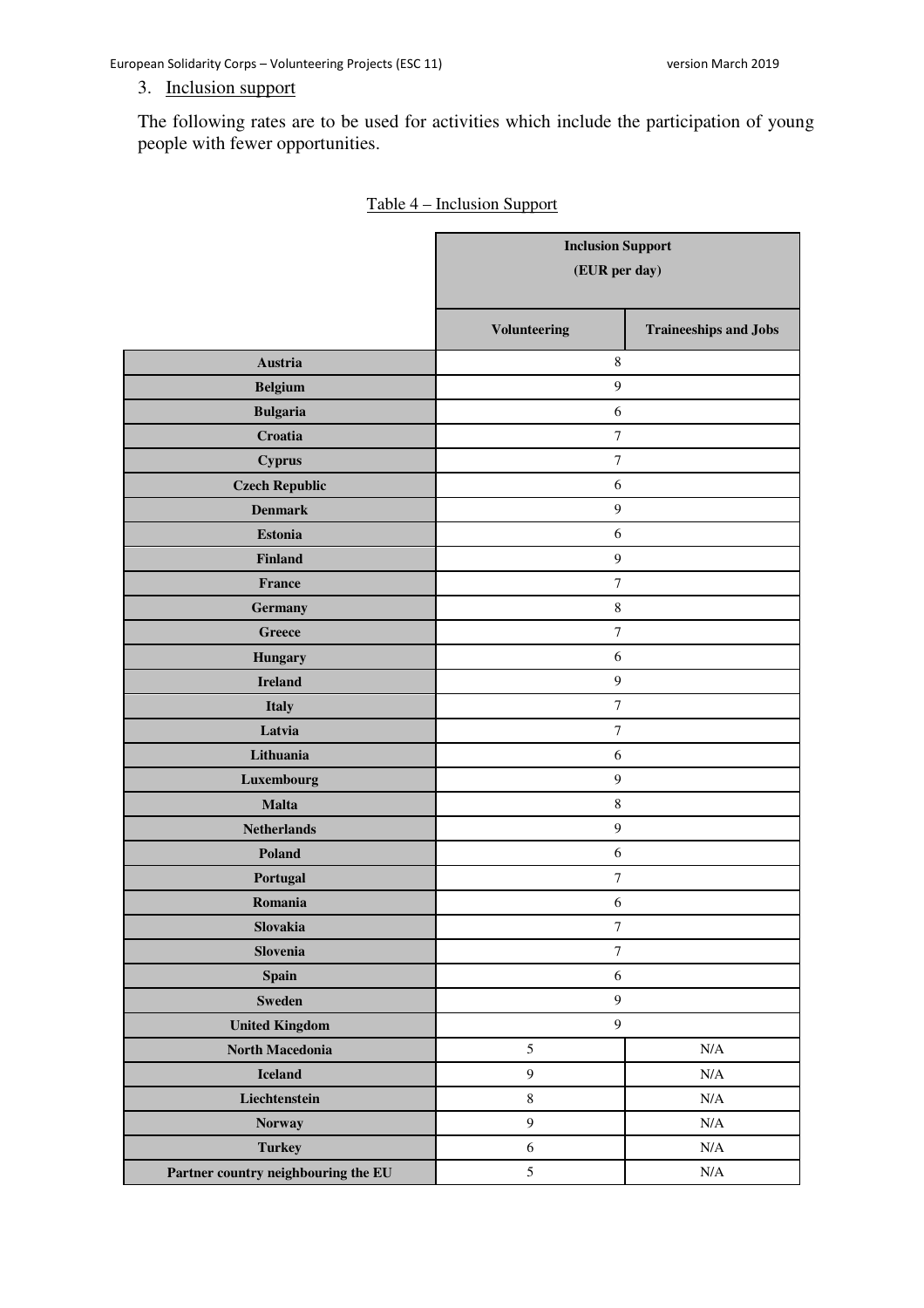## 4. Linguistic support:

This rate is applicable only for languages and/or levels not offered by the Online Linguistic Support. : EUR 150 per participant

#### 5. Pocket Money

This rate is only applicable to Volunteering activities.

Table 5 – Pocket Money for volunteers

|                                     | <b>Pocket Money</b> |
|-------------------------------------|---------------------|
|                                     | (EUR per day)       |
|                                     |                     |
|                                     | <b>Volunteering</b> |
| Austria                             | 5                   |
| <b>Belgium</b>                      | $\overline{4}$      |
| <b>Bulgaria</b>                     | $\overline{4}$      |
| Croatia                             | 5                   |
| <b>Cyprus</b>                       | 5                   |
| <b>Czech Republic</b>               | 5                   |
| <b>Denmark</b>                      | 6                   |
| <b>Estonia</b>                      | $\overline{4}$      |
| <b>Finland</b>                      | 5                   |
| France                              | 6                   |
| <b>Germany</b>                      | 5                   |
| <b>Greece</b>                       | 5                   |
| <b>Hungary</b>                      | 5                   |
| <b>Ireland</b>                      | 6                   |
| <b>Italy</b>                        | 5                   |
| Latvia                              | $\overline{4}$      |
| Lithuania                           | 4                   |
| Luxembourg                          | 5                   |
| <b>Malta</b>                        | 5                   |
| <b>Netherlands</b>                  | 5                   |
| <b>Poland</b>                       | 4                   |
| Portugal                            | 5                   |
| Romania                             | 3                   |
| Slovakia                            | 5                   |
| Slovenia                            | $\overline{4}$      |
| <b>Spain</b>                        | 5                   |
| <b>Sweden</b>                       | 5                   |
| <b>United Kingdom</b>               | 6                   |
| <b>North Macedonia</b>              | 3                   |
| <b>Iceland</b>                      | 6                   |
| Liechtenstein                       | 6                   |
| <b>Norway</b>                       | 6                   |
| <b>Turkey</b>                       | $\overline{4}$      |
| Partner country neighbouring the EU | 3                   |